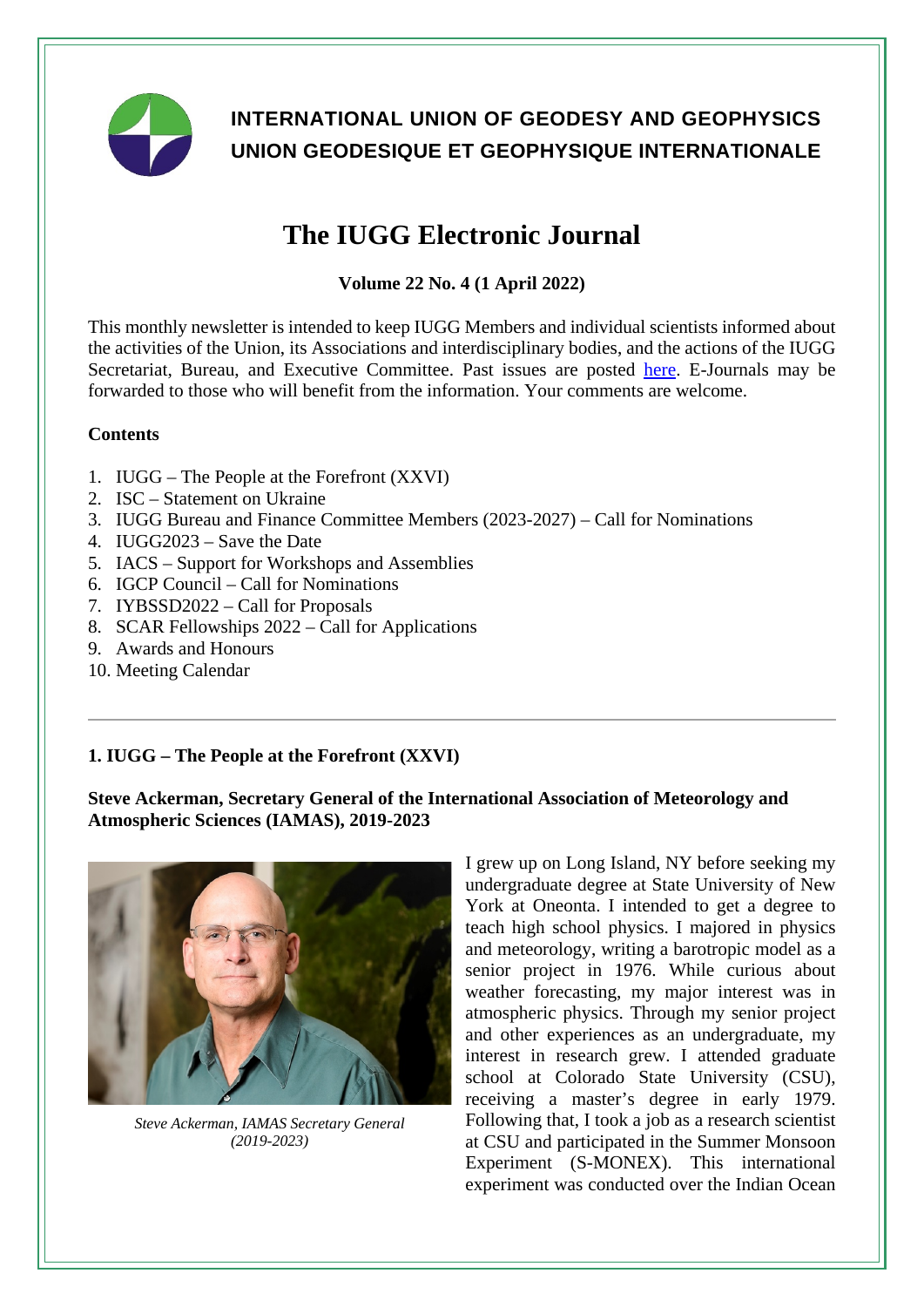and adjacent land areas from May through August 1979, overlapping with the second Special Observing Period of the First GARP Global Experiment (FGGE). I flew on the NASA CV-990 over Saudi Arabia, the Arabian Sea, and India making observations of the regional radiation budget. I spent several years analysing the data we collected, along with satellite observations from GOES-1, which was moved from the US to above the Indian Ocean to support MONEX, to derive a tropospheric radiation budget for the region. I enjoyed participating in the S-MONEX field programs and pursued participation in field programs throughout my career.

I found flying over the deserts of the Arabian Peninsula fascinating because of the various colours of sand and the many dune types that were driven by the sand and the climatological winds. I also experienced a sandstorm while in Riyadh. Those experiences led me back to graduate school in 1985 to further explore the radiative properties of soil-derived aerosols. I graduated with a PhD in 1987 from CSU on that topic.

I next moved to the University of Wisconsin-Madison to work at the Cooperative Institute for Meteorological Satellite Studies. CIMSS is a partnership between the University of Wisconsin– Madison and National Oceanic and Atmospheric Administration (NOAA). One of 17 NOAA cooperative institutes across the US, CIMSS is co-located with NOAA's Advanced Satellite Products Branch, a relationship that facilitates the transfer of research to operations. I worked closely with Prof. William Smith, director of CIMSS, on the NASA Earth Radiation Budget Experiment (ERBE). During this period of my career, I combined observations from different satellite instrument (e.g., ERBE, AVHRR and HIRS) to explore properties of clouds, aerosols and their impact on the radiation budget.

I always had an interest in teaching and I joined the faculty in the Department of Atmospheric and Oceanic Sciences in 1992. My interest in education motivated me write an introductory level textbook with colleague John Knox. The first edition received the 2003 Society of Academic Author's Talby prize to "recognize excellence in visuals in textbooks and other learning materials." I was a recipient of campus teaching awards and received the American Meteorological Society's Teaching Excellence Award, "For his abundant energy and steadfastness in the production and practice of excellence in teaching and mentoring, and for the development and wide dissemination of highly regarded learning materials for undergraduate and graduate students in the atmospheric sciences."

Throughout the 1990s I was active in a variety of field programs that studied the radiative and microphysical properties of clouds. Several of these field programs were associated with the validation activities for the International Satellite Cloud Climatology Experiments. I, along with several UW-Madison scientists, were involved with the very beginning of the NASA MODIS program (Moderate Resolution Imaging Spectrometer). We developed the algorithms for cloud mask and cloud top properties. The approaches have been applied to other instruments, such as the Visible Infrared Imaging Radiometer Suite (VIIRS), to develop a continuity data set for long term studies. It was through this research that I collaborated with Prof. Teruyuki Nakajima. He was Secretary General of IAMAS and a major reason I joined the Executive Committee of IAMAS. I became Secretary General in 2019 shortly after the IUGG General Assembly in Montreal.

This has been a challenging time to be a Secretary General of any Association. With the global impact of the COVID-19 pandemic, the planned meetings of our commissions were either postponed or moved to virtual mode. As we come to the end of these challenges and victories, I look forward to more face-to-face encounters as IAMAS provides the scientific community with platforms to present, discuss, and promote the newest achievements in meteorology, atmospheric science, and related fields.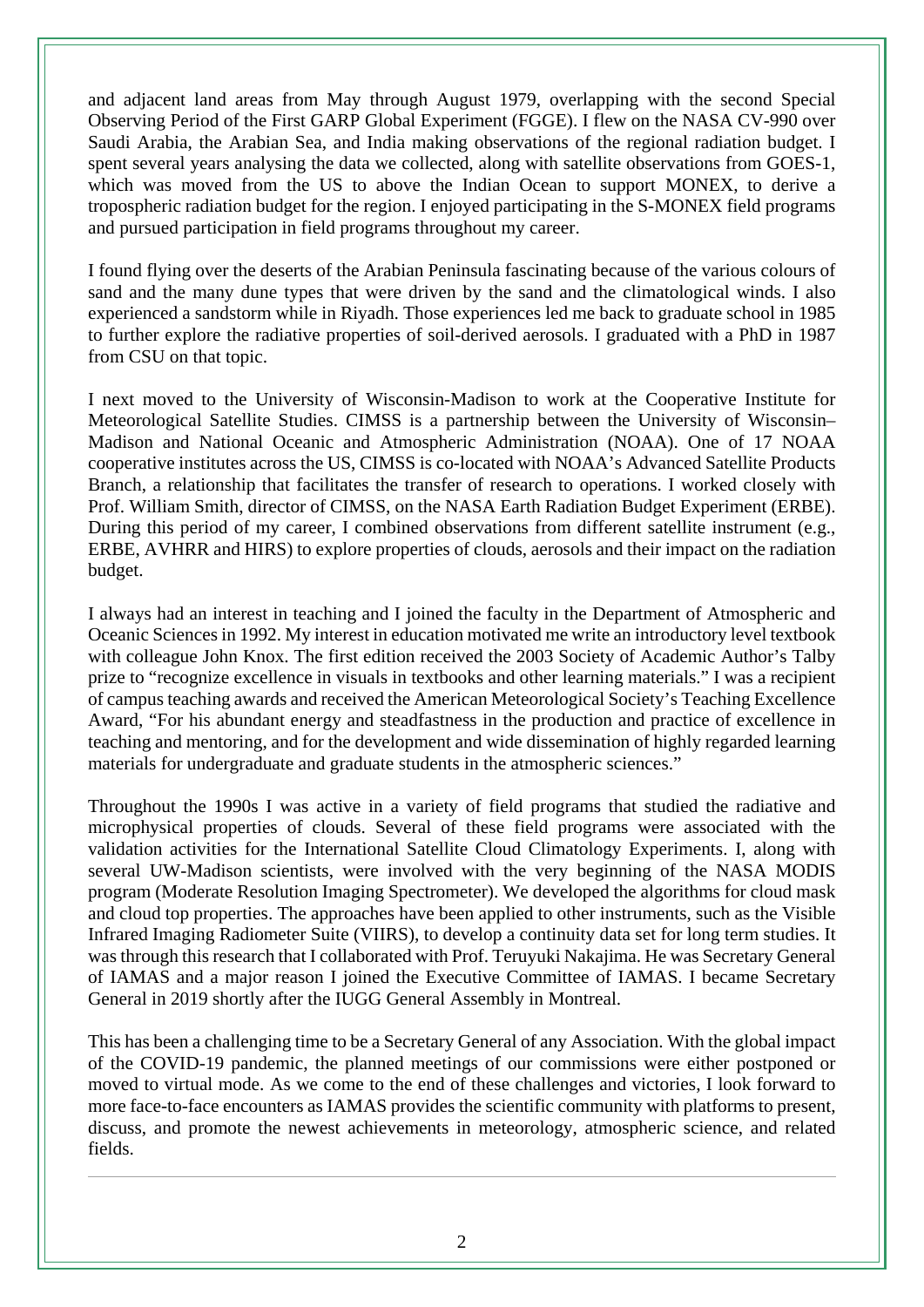# **2. ISC – Statement on Ukraine**



The IUGG echoes the **Statement on Ukraine** published by the International Science Council [\(ISC\)](https://council.science/) on 28 February 2022 (see below) and expresses its deep dismay and concerns regarding the military offensives being carried out in Ukraine and warns against the severe outcomes that conflict will have on the research and academic community. IUGG opposes any discrimination or harassment of individuals based on factors such as age, citizenship, disability, ethnic origin, gender identity, language, political or other opinion, religion, or sexual orientation. It is the IUGG policy to follow the regulations of the ISC on non-discrimination and universality of science.

»The ISC expresses its deep dismay and concerns regarding the military offensives being carried out in Ukraine. This conflict has already generated a grave humanitarian crisis.

Science has proven to act as a platform for dialogue even in times of war, and therefore is a resource on which to capitalize to avoid further loss of life and disruption including that to scientific research and infrastructures. The ISC counts members in all countries involved in this conflict.

At a time when the demand and the potential for science to provide actionable knowledge to our global challenges on multiple fronts – climate change, the COVID-19 pandemic, and growing inequalities – are greater than ever, the current conflict in Ukraine and its consequences will hamper the power of science to solve problems when we should be harnessing it.

The ISC also warns against the severe outcomes that conflict will have on the research and academic community. Our capacity to work collaboratively on global challenges, and on cutting edge research such as Arctic and space research, is only equal to our capacity to maintain strong collaboration amidst geopolitical turmoil. Ultimately the isolation and exclusion of important scientific communities is detrimental to all.

The ISC and its [partners](https://council.science/actionplan/science-in-exile/) are committed to assisting the global scientific community in welcoming and protecting scientists who have been placed at-risk or become displaced by this conflict by providing them opportunities to continue their work.

The ISC is committed to continue advancing the equal participation and collaboration between scientists in all countries in its activities and the principle of the free and responsible practice of science which is enshrined in its [statutes.](https://council.science/what-we-do/freedoms-and-responsibilities-of-scientists/)«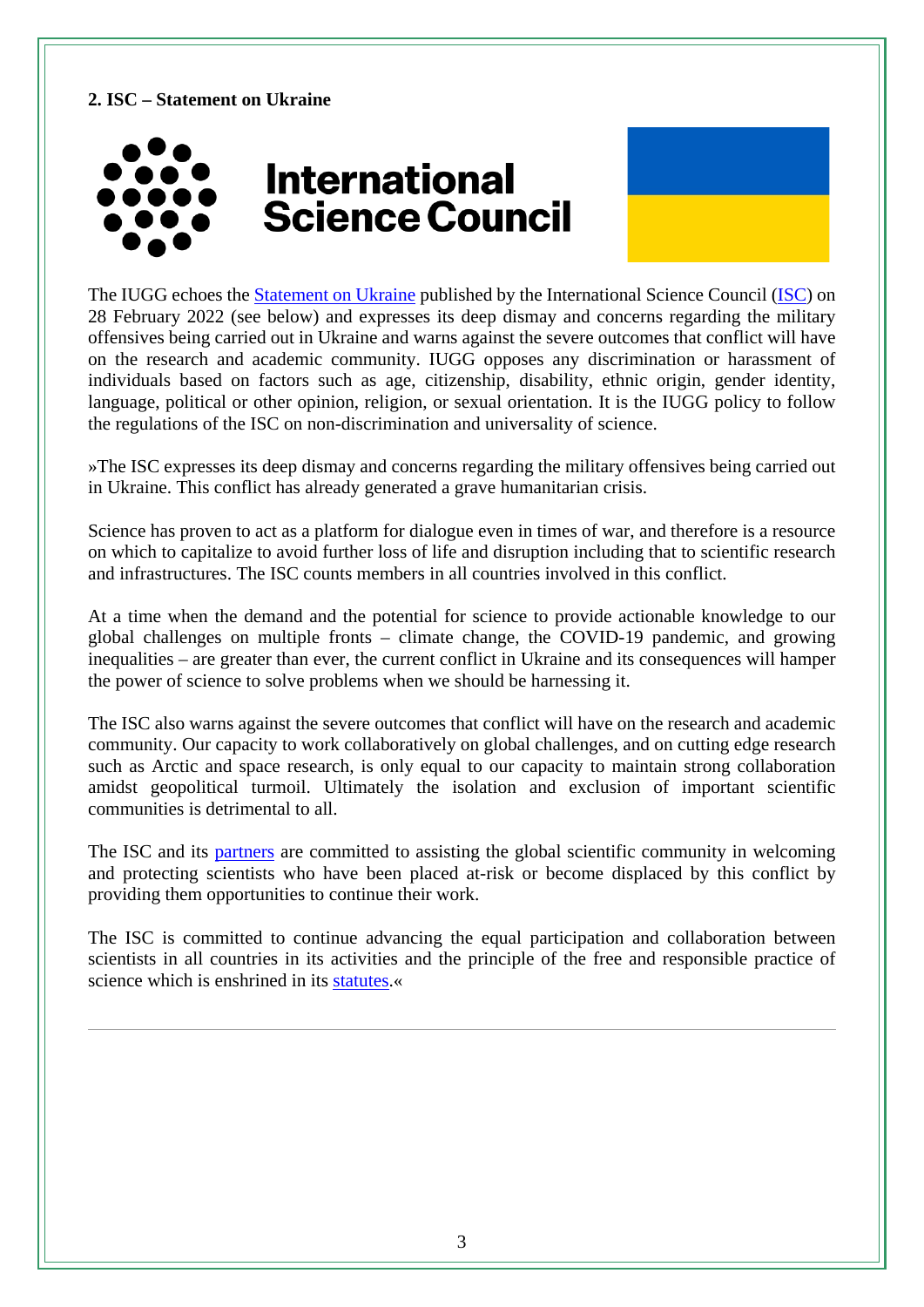#### **3. IUGG Bureau and Finance Committee Members (2023-2027) – Call for Nominations**

The IUGG Council, at its final meeting during th[e IUGG General Assembly](https://www.iugg2023berlin.org/) 2023 in Berlin, Germany, will elect the IUGG [Bureau](http://www.iugg.org/administration/bureau.php) and [Finance Committee](http://www.iugg.org/administration/finance.php) Members for the coming quadrennium (2023-2027). These include the President-Elect, Secretary General, Treasurer, 3 Members of the Bureau, and 3 Members of the Finance Committee.

The IUGG President Kathryn Whaler appointed the [Nominating Committee](http://iugg.org/administration/nominating_cmt.php) as follows: Harsh Gupta (India; Chair), Anny Cazenave (France), Hugo Delgado Granados (Mexico), and Alberto Montanari (Italy).

The official representatives of the Adhering Bodies of the Member Countries as well as IUGG and Association Officers are invited to submit candidates for the positions on the Bureau and Finance Committee. Scientists from countries represented by Adhering Bodies that have Associate membership, or have been in Observer status for more than two years, and scientists from countries not represented by an Adhering Body, are not eligible to be candidates or to hold elected positions in the Bureau and Finance Committee. Each nomination must include a completed *Nomination Form*, which states the motivation of the proposed candidate as well as the agreement of the candidate to serve if elected. *No one can be a candidate for more than one position in the election.*

The deadline for submission of nominations is **11 October 2022**. The nominations should be submitted *by e-mail* to the [IUGG Executive Secretary](mailto:fgkugl@gfz-potsdam.de) Franz Kuglitsch. After that time, the Nominating Committee will prepare a document presenting one or two names for each position that will seek a reasonable balance in geographical and disciplinary distributions, gender, age, and experience. This document will be sent to the officers of the Adhering Bodies, the Union and Associations to be received by 11 November 2022. The second deadline is **11 April 2023**. New candidates for each office will be added to the ballot, if they are supported by at least three Presidents or equivalent officers of National Committees of Member Adhering Bodies. The final list of nominations will be compiled and distributed so that it is received by 11 May 2023. The By-Laws permit re-nominations following the closure of the first Council Meeting at the General Assembly.

For more information, please contact the [IUGG Executive Secretary.](mailto:fgkugl@gfz-potsdam.de)

# **4. IUGG2023 – Save the Date**

The 28th IUGG General Assembly [\(IUGG2023\)](https://www.iugg2023berlin.org/) will be held from 11 to 20 July 2023 at the City Cube in Berlin, Germany. IUGG General Assemblies are amongst the world's most important geoscientific events, take place every four years and attract several thousand participants.

After more than two years of online/hybrid scientific meetings this General Assembly will be a special opportunity for participants from around the world to meet in person again. The full range of themes in focus of IUGG will be discussed. Our program will further enhance the existing important interdisciplinary collaboration for a better understanding of our Earth System.

IUGG2023 will provide a platform for personal meetings, exchange of ideas and developing new concepts for international science collaboration, all of which have suffered a setback during this pandemic crisis. IUGG2023 will help to create a new spirit to address large societal challenges such as global environmental change and natural hazards, and to stimulate novel geoscience research.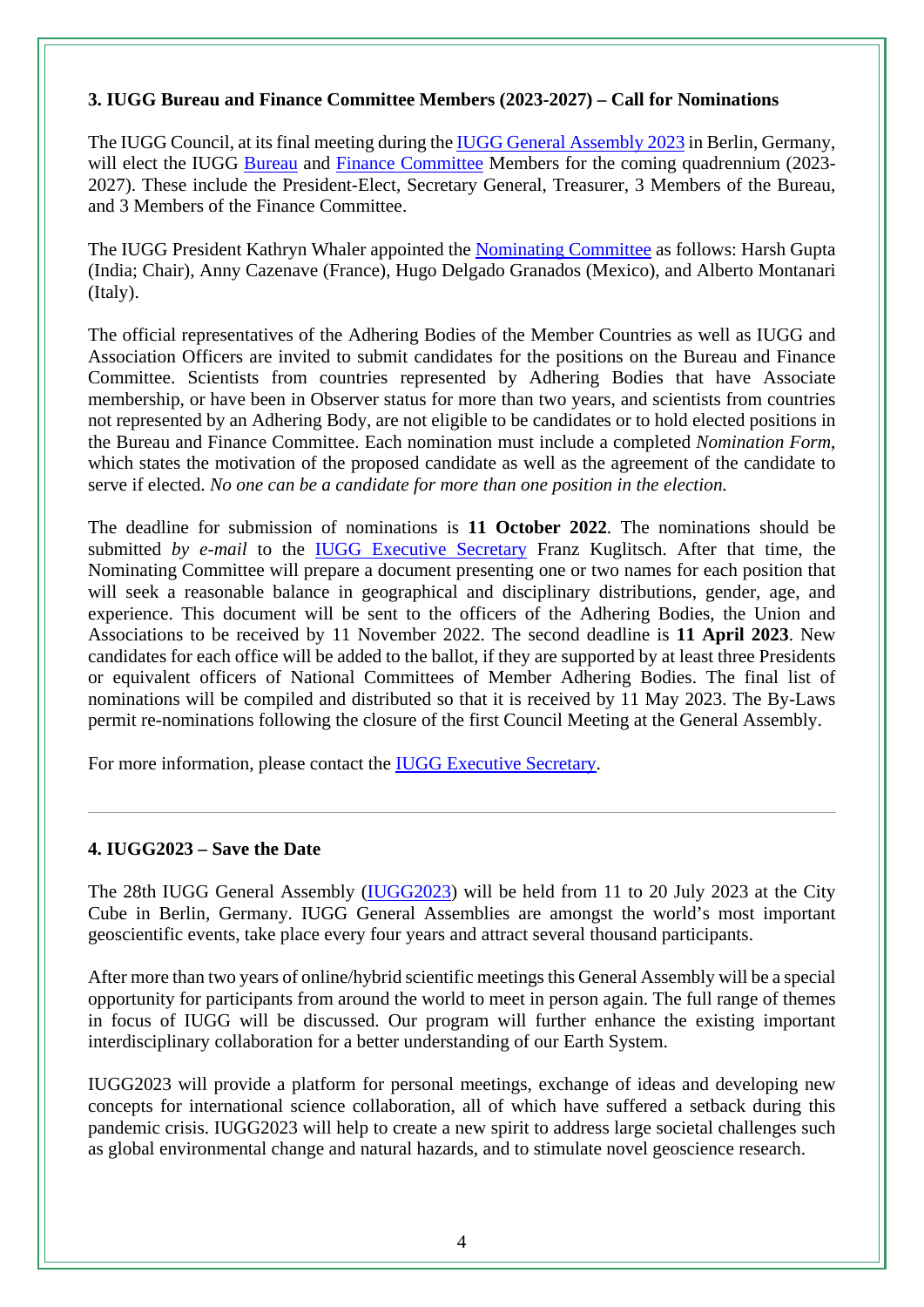The Berlin-Brandenburg region is home to one of the largest geoscientific clusters in the world. Participants will have a unique opportunity to meet their international project partners again in person or to combine their participation with a visit to research organisations such as the German Research Centre for Geosciences [\(GFZ\)](https://www.gfz-potsdam.de/en/home/), the Alfred Wegener Institute for Polar and Marine Research [\(AWI\)](https://www.awi.de/en/), or the German Aerospace Center [\(DLR\)](https://www.dlr.de/EN/Home/home_node.html). We are planning a prominent excursion program, and especially for young scientists we would like to provide opportunities for exchange, presentation, and discussion in addition to the official agenda.



# **5. IACS – Support for Workshops and Assemblies**



The International Association of Cryospheric Sciences [\(IACS\)](https://cryosphericsciences.org/) co-sponsors cryosphere-related workshops, educational or other events, typically up to a maximum of 2,000 Euros per event. Organisers of such events can request support from IACS by sending a support request form to the Secretary [General.](mailto:Richard.Essery@ed.ac.uk) Awardees must be IACS members. A report of how the funding was spent is required. IACS has

three deadlines per year: **1 February, 1 June and 1 October**. More information is available [here.](https://cryosphericsciences.org/grants/)

# **6. IGCP Council – Call for Nominations**

The International Geoscience Programme [\(IGCP\)](https://en.unesco.org/international-geoscience-programme) has long been recognised globally amongst geoscientists as one of the most successful models for promoting international scientific cooperation in geosciences. This joint venture, created 50 years ago by [UNESCO](https://www.unesco.org/en) and the International Union of Geological Sciences [\(IUGS\)](https://www.iugs.org/), continues to provide opportunities for strong collaboration, capacity building for developing countries and recognition by international peers.



**International Geoscience** Programme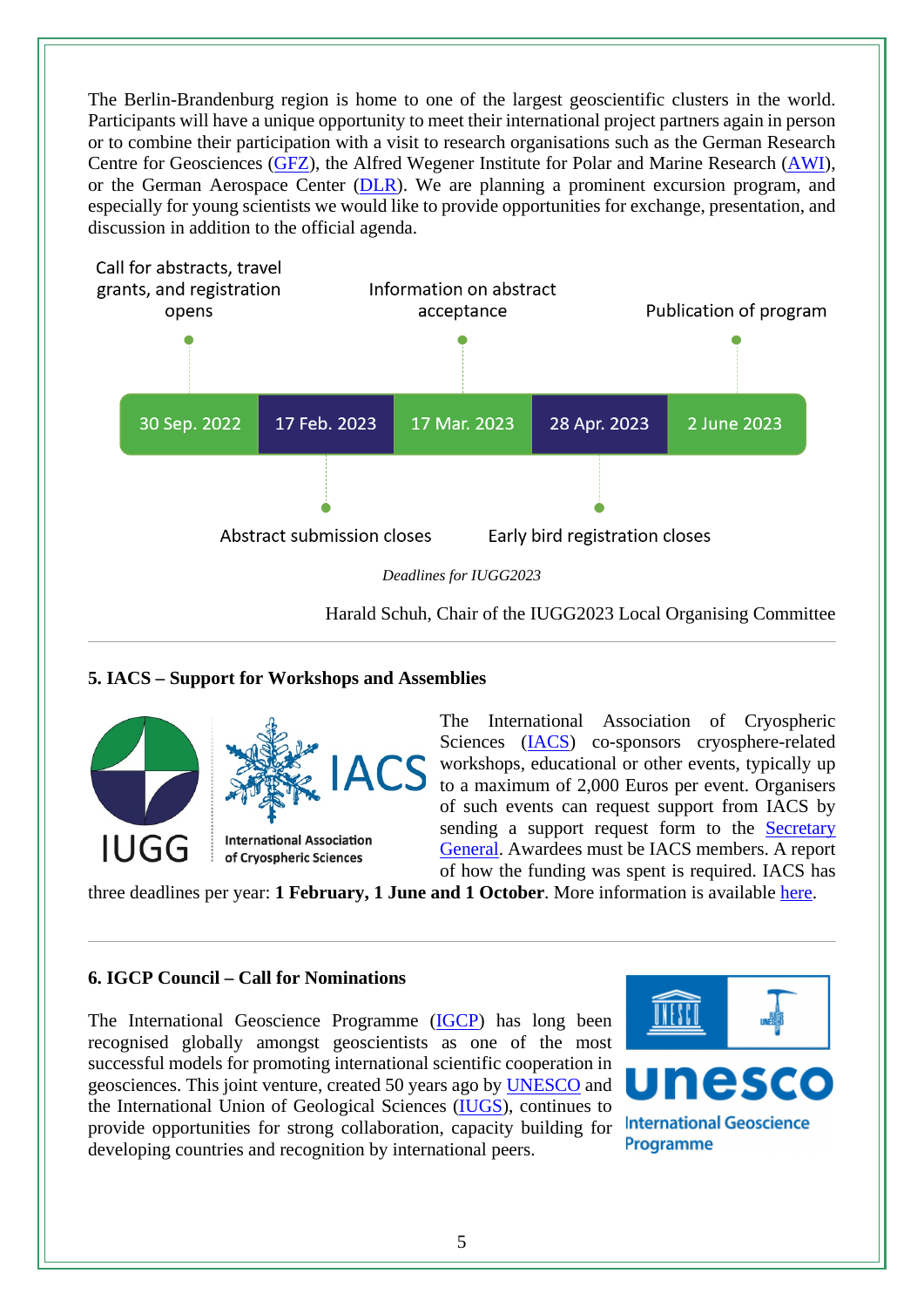The purpose of this call is to invite nominations for three new candidates to become member of the IGCP Council. The current call concerns the following themes:

- Earth Resources
- Global Change
- Geohazards

If you are aware of excellent scientists, who have an exemplary track record in a particular field of research and a passion for international collaboration, please suggest to them that they apply to join the IGCP Council.

Deadline for nominations: **1 May 2022**

More information can be found [here.](https://www.unesco.org/en/articles/call-application-become-member-international-geoscience-programme-council)

# **7. IYBSSD2022 – Call for Proposals**



The International Year of Basic Sciences for Sustainable [\(IYBSSD2022\)](https://www.iybssd2022.org/en/home/), which is actively supported by IUGG, focuses on the links between basic sciences and the Sustainable Development Goals. If you plan to organise an event, an initiative or a program during IYBSSD2022 (between now and the closing ceremony in June 2023), and you would like to get an official endorsement by the Steering Committee, please submit your proposal [here.](https://www.iybssd2022.org/en/your-proposal-for-the-program/)

# **8. SCAR Fellowships 2022 – Call for Applications**

The Scientific Committee on Antarctic Research (SCAR) launched its [2022 Antarctic-related Fellowships for early-career researchers.](https://www.scar.org/awards/fellowships/information/) Following the recent launch of the [Polar Initiative,](https://www.fpa2.org/en/initiatives/the-polar-initiative-012) the [Prince Albert II of Monaco](https://www.fpa2.org/en/index)  [Foundation](https://www.fpa2.org/en/index) has funded an additional SCAR Fellowship and as a result SCAR will offer in total four to five Fellowships of up to USD 15,000 each for 2022. The details for the SCAR scheme will be similar to previous years but with the opportunity for applicants to propose partly or entirely remote Fellowships to reflect the impact of COVID-19 related travel restrictions.



The deadline for the SCAR Fellowship applications is **31 August 2022**.

Find out how to apply for the Fellowship [here.](https://scar.org/awards/fellowships/information/)

The SCAR Secretariat has compiled a list of [frequently asked questions,](https://www.scar.org/awards/fellowships/faqs/) where you can also find an overview of [past and present SCAR Fellows.](https://www.scar.org/awards/fellowships/fellows/)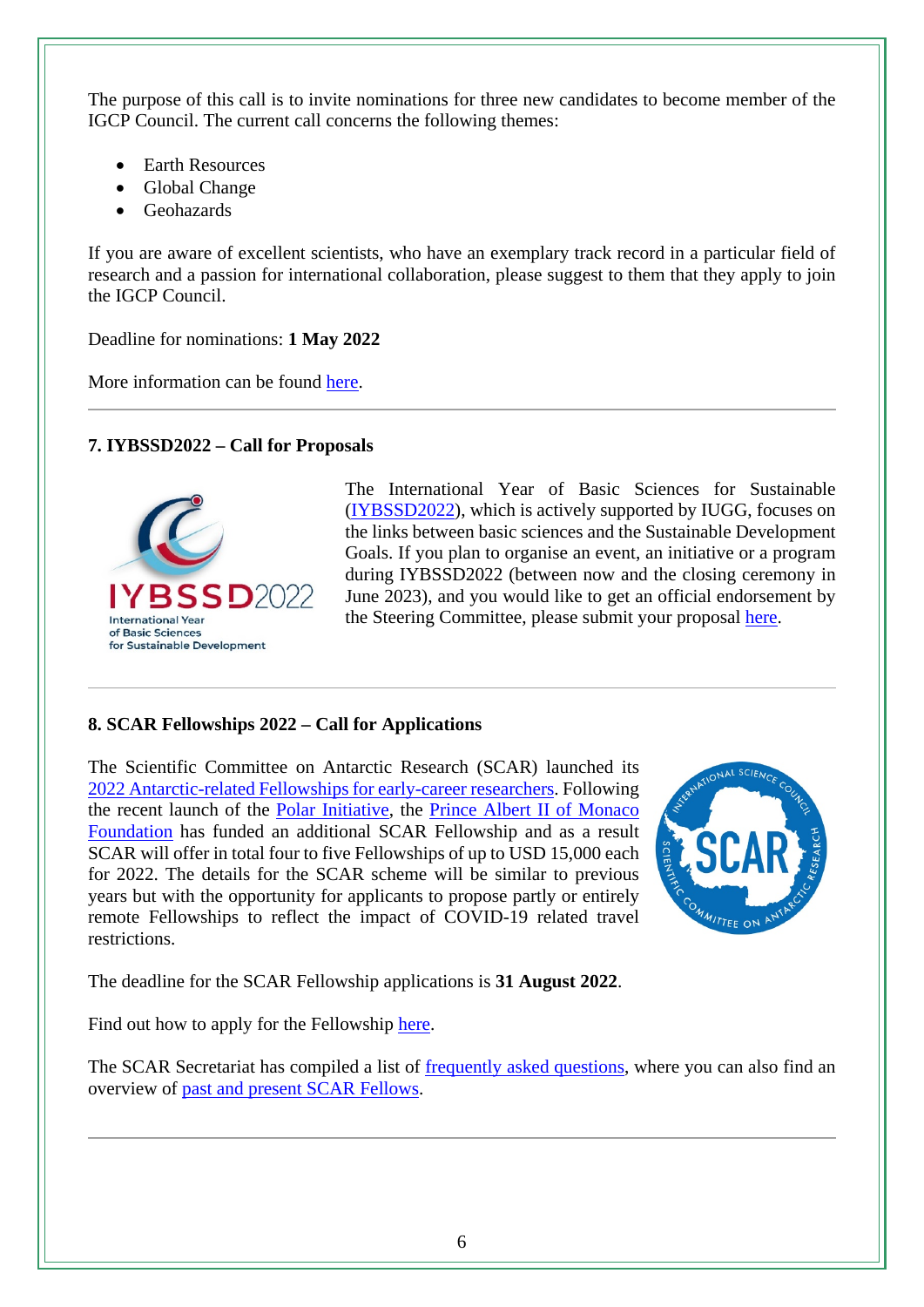#### **9. Awards and Honours**

# *International Association of Hydrological Sciences (IAHS)*

The winner of the 2022 Tison Award is *Alexander Ross* (USA) for his work on the 2020 Hydrological Sciences Journal paper: Alexander Ross & Heejun Chang (2020), [Socio-hydrology with hydrosocial](https://www.tandfonline.com/doi/full/10.1080/02626667.2020.1761023?journalCode=thsj20)  [theory: two sides of the same coin?,](https://www.tandfonline.com/doi/full/10.1080/02626667.2020.1761023?journalCode=thsj20) Hydrological Sciences Journal.

*The IAHS Tison Award, established in 1982, aims to promote excellence in research by young hydrologists. The Award is granted for an outstanding paper published by IAHS in a period of two years previous to the deadline for nominations. The description of the award is available [here.](https://iahs.info/About-IAHS/Competition--Events/Tison-Award.do)* 

# *IUGG Commission on Mathematical Geophysics (IUGG-CMG)*

The Vladimir Keilis-Borok Medal 2022 was awarded to *Frederik Simons* (Princeton University, USA) for "his outstanding contributions to mathematical geophysics and development of cuttingedge mathematical methods in geoscience data analysis."

Frederik Simons is Professor and Associate Chair of Geoscience Department at Princeton University, USA. Professor Simons is a "geologically inspired, geophysically educated, computationally motivated and mathematically minded geoscientist interested in the seismic, mechanical, thermal and magnetic properties of the Earth's lithosphere - and of the terrestrial planets and moons. He analyses complex, large, and heterogeneous geophysical data sets, and designs theoretical and computational inverse methods and statistical techniques to be able to do so, especially for partially observed processes modelled on a sphere. Professor Simons develops a floating hydrophones program to open up the sparsely instrumented oceanic domains for global tomography."

*The Vladimir Keilis-Borok Medal was established in 2021 to recognise middle career scientists, who made important contributions to the field of mathematical geophysics. The aim of the Medal is to honour the legacy of Keilis-Borok – a visionary science leader and organiser, prolific mathematical geophysicist, the CMG founder, and former IUGG President – in promoting transformative scientific advancement and selfless leadership.*

*German Geophysical Society* (*DGG*, German: Deutsche Geophysikalische Gesellschaft)

The DGG has awarded *Mioara Mandea* (IAGA President, 2019-2023; France) with its prestigious 2022 Emil Wiechert Medal for her outstanding scientific achievements in the fields of geomagnetism and potential field observation from satellites and ground to historical archives. Mioara's work makes significant contributions and ranges from aspects of modern data acquisition from ground and satellites and the utilisation of historical data to various aspects of the magnetic core and lithospheric field. Her innovative interdisciplinary work focuses on the connection between geomagnetism and gravimetry. She rendered outstanding services to the International Geomagnetic Reference Field (IGRF) and contributed to the first World Digital Magnetic Anomaly Map. Through the initiation of the DFG Priority Program (SPP) "Planetary Magnetism" she has given decisive impetus to strengthen the research field in Germany.

*The Emil Wiechert Medal of the DGG is granted for outstanding scientific achievements in geophysics. The description of the medal and its former awardees is available [here](https://dgg-online.de/emil-wiechert-medaille/) (German only).*

# *Congratulations!*